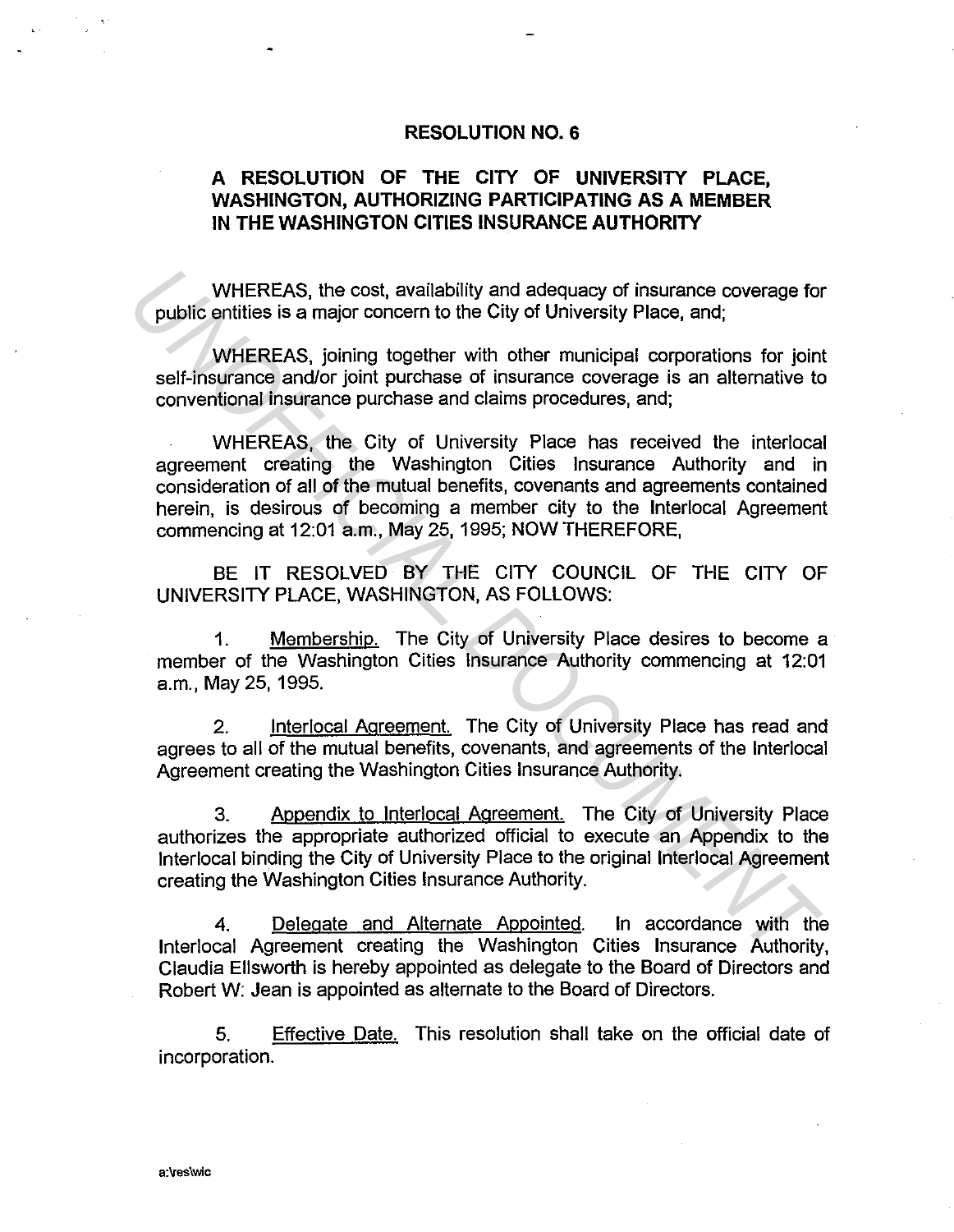# **ADOPTED BY THE CITY COUNCIL ON MAY 24, 1995.**

Ron Williams, Temporary Chairman

*UNOFFICIAL DOCUMENT*

Attest:

Susan Matthew, Interim City Clerk Pro Tem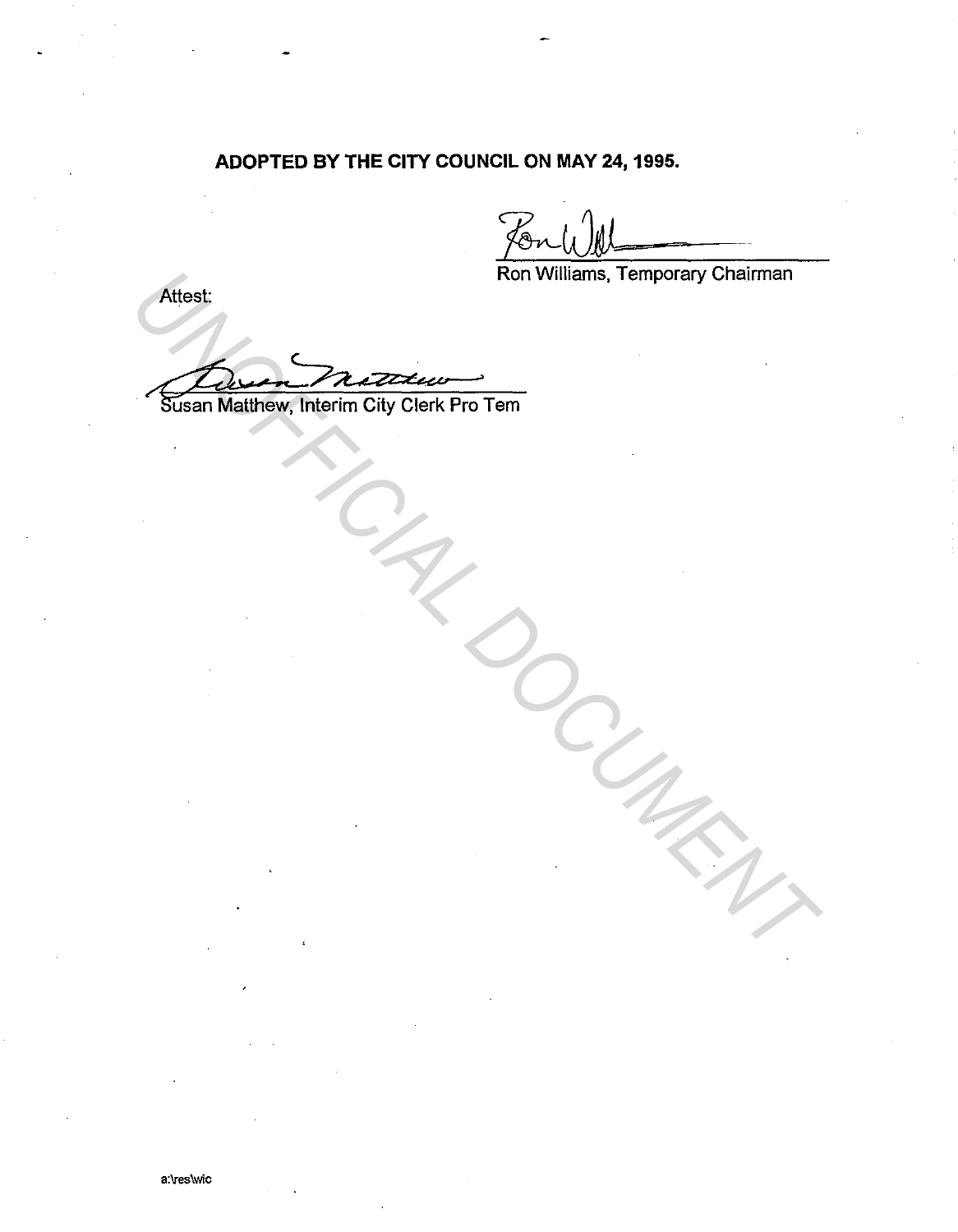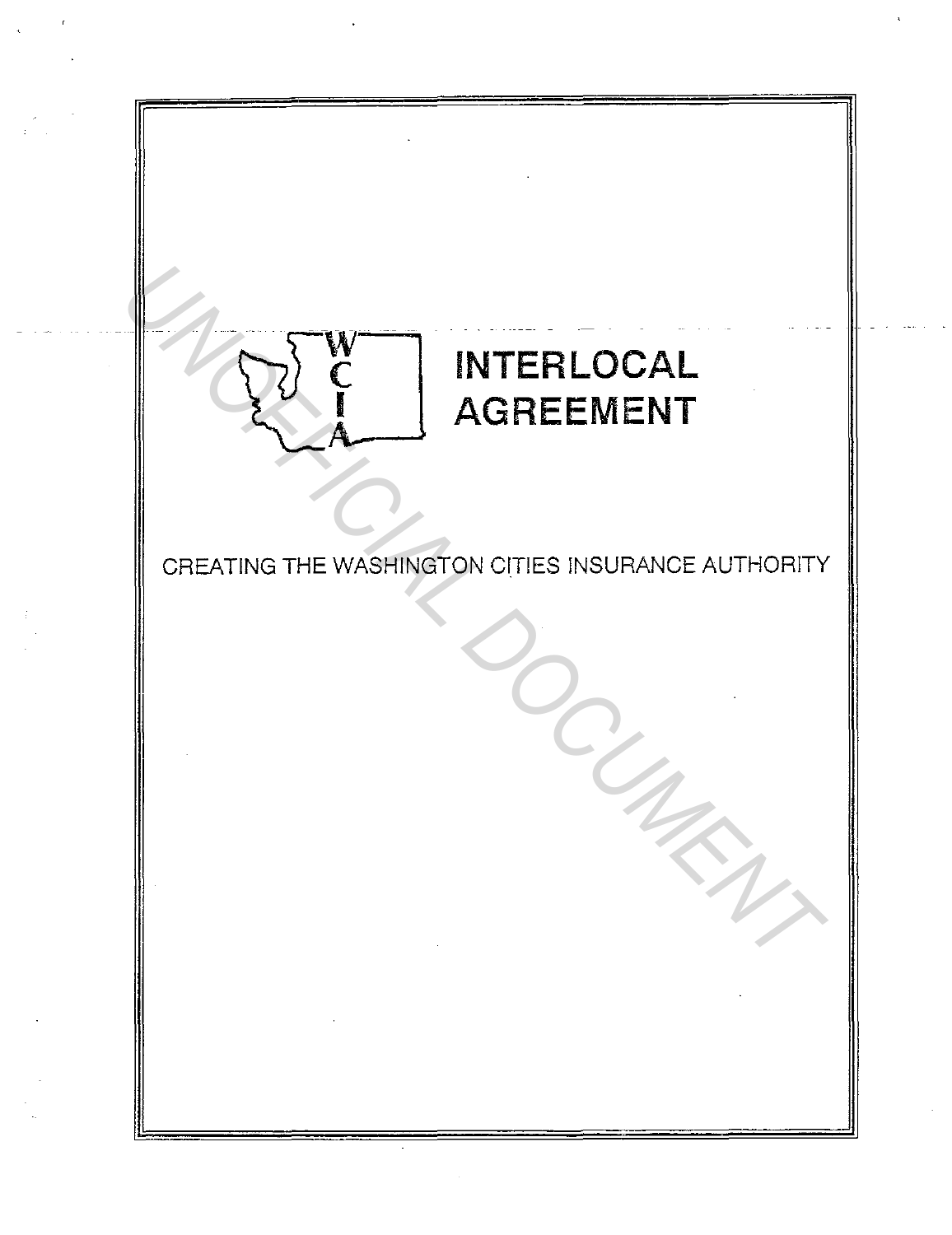| ARTICLE 24 - | Provisions for By-Laws and Manual | 13 |
|--------------|-----------------------------------|----|
| ARTICLE 25 - | Notices                           | 13 |
| ARTICLE 26 - | Amendment                         | 14 |
| ARTICLE 27 - | Prohibition Against Assignment    | 14 |
| ARTICLE 28 - | <b>Agreement Complete</b>         | 14 |
|              |                                   |    |

 $\sim$   $\sim$ 

 $\sim 10^6$ 

*DOCUMENT*

 $\sim 10$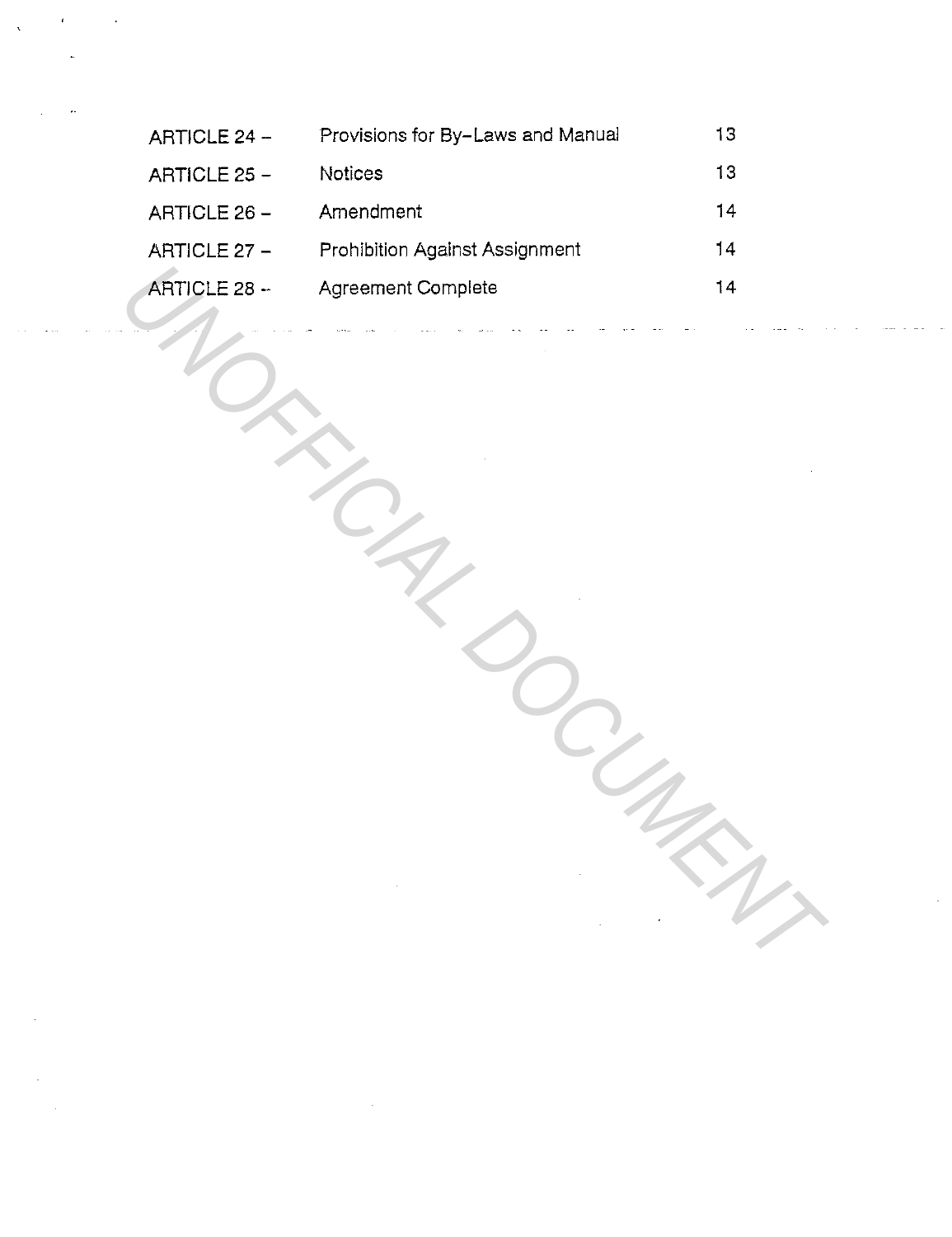#### **INTER LOCAL AGREEMENT:**

### **CREATING THE WASHINGTON CITIES**

#### **INSURANCE AUTHORITY**

**THIS AGREEMENT** is made and entered into in the State of Washington by and among the municipal corporations organized and existing under the Constitution or laws of the State of Washington, hereinafter collectively referred to as "Member Cities" or "Cities", and individually as **"Member City" or "City"** which are parties signatory to this Agreement and listed in Appendix A, which is attached hereto and made a part hereof. Said Cities are sometimes referred to herein as **"parties".**  THIS AGREEMENT is made and entered into in the State of Washington by and minicipal corporations organized and existing under the Constitution or laws of the Simpler Chipser Chipser Chipser Chipser Chipser Chipser Chipser

#### **RECITALS**

**WHEREAS,** Ch. 48.62 RCW provides that two or more local governmental entities may, by interlocal agreement, jointly purchase insurance, jointly self insure, and/or jointly hire risk management services for any authorized purpose by any one or more of certain specified methods, and;

**WHEREAS,** each of the parties to this Agreement desires to join together with the other parties for the purpose of pooling their self-insured losses and jointly purchasing excess insurance and administrative services in connection with a Joint Protection Program for said parties, and;

**WHEREAS,** it appears economically feasible and practical for the parties to this Agreement to do so;

**NOW, THEREFORE,** for and in consideration of all of the mutual benefits, covenants and agreements contained herein, the parties hereto agree as follows:

#### **ARTICLE I**

#### **Definitions**

The following definitions shall apply to the provisions of the Agreement:

(a) **"Authority"** shall mean the Washington Cities Insurance Authority created by this Agreement.

(b) **"Board of Directors" or "Board"** shall mean the governing body of the Authority.

(c) **"Claims"** shall mean demands made against the Authority arising out of occurrences which are within the Authority's Joint Protection Program as developed by the Board of Directors.

(d) **"Excess Insurance"** shall mean that insurance purchased on behalf of the Authority to protect the funds of the Authority against catastrophes or an unusual frequency of losses during a single year.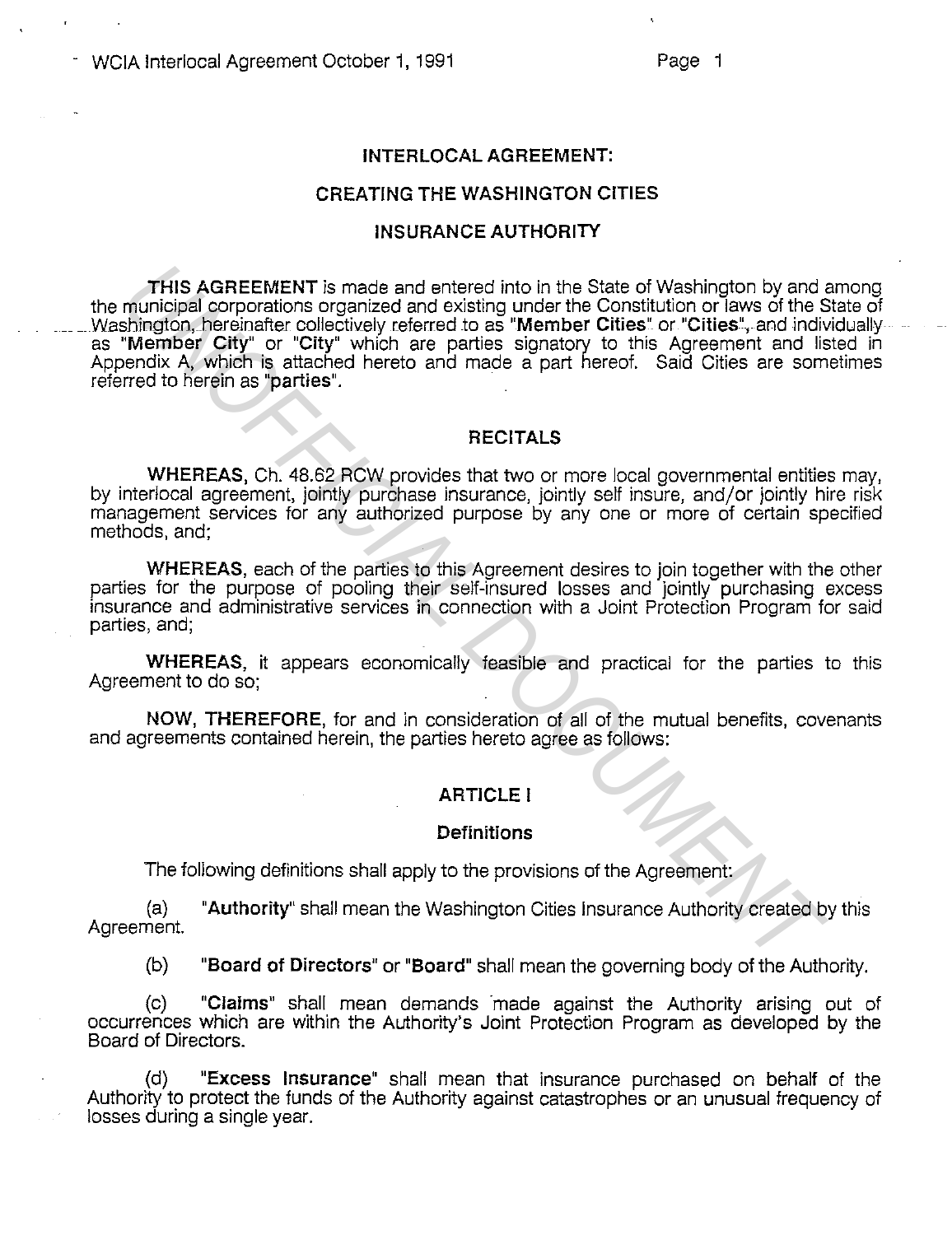(e) "Executive Committee" shall mean the Executive Committee of the Board of Directors of the Authority.

(f) "Fiscal Year" shall mean that period of twelve months which is established as the fiscal year of the Authority.

(g) "Coverage" shall mean and include self-insurance through a funded program and/or any commercial insurance contract.

(h) "Executive Director" shall mean that employee of the Authority who is appointed by the Board ot Directors, and responsible for the management and administration ofthe Joint Protection Program of the Authority.

#### **ARTICLE 2**

#### Purpose

This Agreement is entered into by Cities in order to provide more comprehensive and economical liability coverage, to provide for the economical and self insurance pooling of risk exposures for all forms of insurance available or required by law for municipal corporations and for which State law authorizes the formation of pooling organizations to provide such insurance, to reduce the amount and frequency of Cities losses, and to decrease the cost incurred by Cities in the handling and litigation of claims. This purpose shall be accomplished through the exercise of the powers of Cities jointly in the creation of a separate entity, the Washington Cities Insurance Authority, to administer a Joint Protection Program wherein cities will jointly pool and self insure their losses and claims, and may jointly purchase excess insurance and administrative and other services including claims adjusting, data processing, risk management consulting, loss prevention, legal and related services. (r) interesting insurance contract.<br>
The Board of Directors, and responsible for the management and administration of the phoard of Directors, and responsible for the management and administration of the election Program o

It is also the purpose of this Agreement to provide, to the extent permitted by law, for the inclusion at a subsequent date of such additional municipal corporations organized and existing under the Constitution or laws of the State of Washington as may desire to become parties to this Agreement and members of the Authority, subject to approval by the Board of Directors.

It is also the purpose of this Agreement to provide, to the extent permitted by law, that the Authority may, in the discretion of its Directors, contract with non-member Cities or other municipal corporations in the State of Washington to provide, at a reasonable charge, such non-member Cities or municipal corporations administrative and other services including claims adjusting, data processing, risk management consulting, loss prevention and training.

# ARTICLE3

#### Parties to Agreement

Each party to this Agreement certifies that it intends to and does contract with all other parties who are signatories of this Agreement and, in addition, with such other parties as may later be added to and signatories of this Agreement pursuant to Article 19. Each party to this Agreement also certifies that the deletion of any party from this Agreement, pursuant to Articles 20 and 21, shall not affect this Agreement nor such party's intent to contract as described above with the other parties to the Agreement then remaining.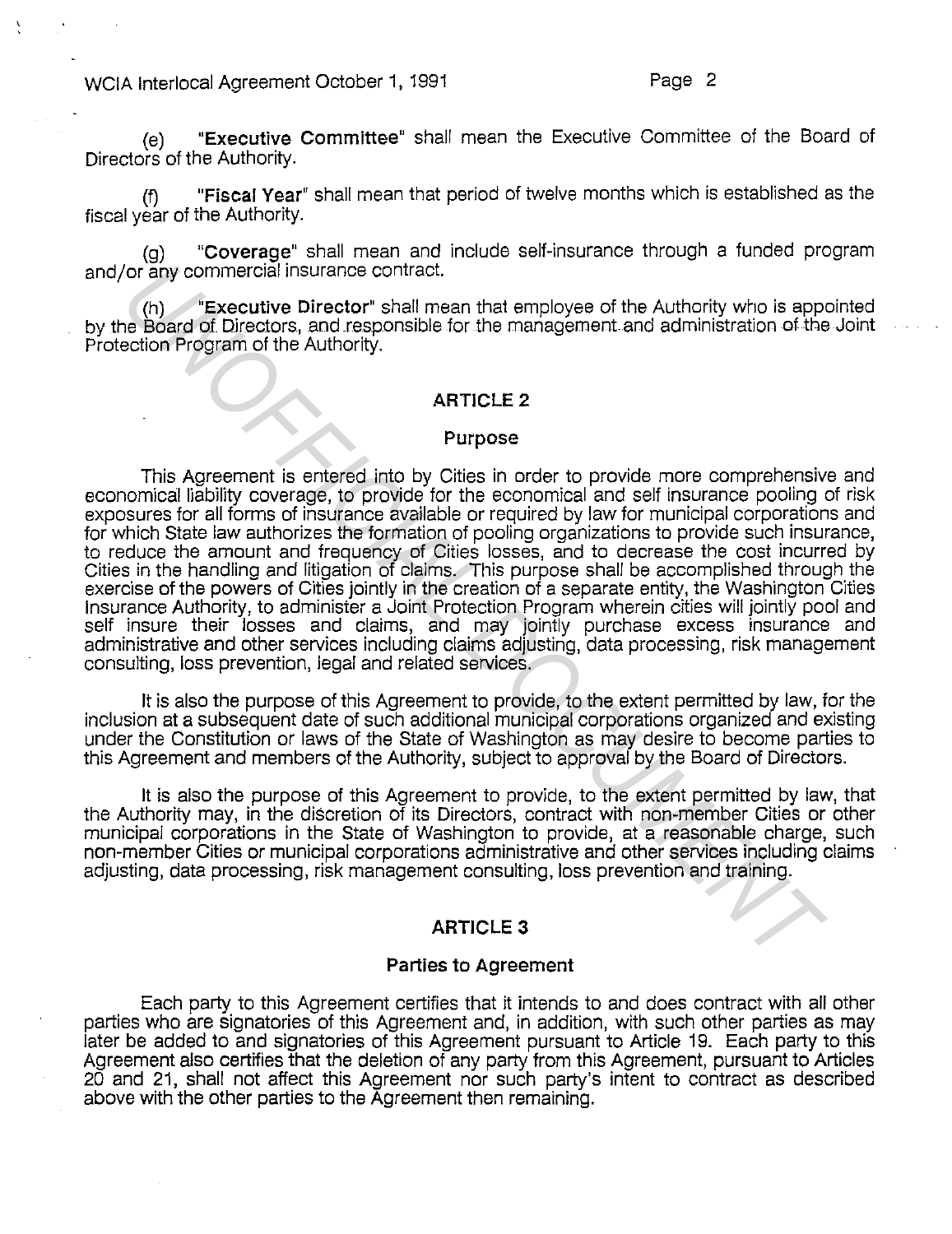# **ARTICLE 4**

# **Term of Agreement**

This Agreement shall become effective on January 1, 1981, and shall continue for not less than three years until and unless terminated as hereinafter provided.

# **ARTICLE 5**

# **Creation of Authority**

Pursuant to Ch. 48.62 RCW, the debts, liabilities and obligations of the Authority shall not constitute debts, liabilities or obligations of any party to this Agreement.

# **ARTICLE 6**

### **Powers of Authority**

(a) The Authority shall have the powers common to Cities and is hereby authorized to do all acts necessary for the exercise of said common powers, including, but not limited to, any or all of the following: **Example 19 ARTICLE 5**<br> **UNAFFICILE 5**<br> **UNAFFICITE DEVELONE AUTOMOTE PARTICLE CONSULTER AUTOMOTIVE STATE CLE CONSULTER AUTOMOTIVE AUTOMOTIVE AUTOMOTIVE AUTOMOTIC TO THE AUTOMOTIC CHE AUTOMOTIC CHE AUTOMOTIC CHE AUTOMOTIC** 

- (1) To make and enter into contracts;
- (2) To incur debts, liabilities or obligations;

(3) To acquire, hold or dispose of property, contributions and donations of property, funds, services and other forms of assistance from persons, firms, corporations and governmental entities;

(4) To sue and be sued in its own name; and

(5) To exercise all powers necessary and proper to carry out the terms and provisions of this Agreement, or otherwise authorized by law.

(b) Said powers shall be exercised pursuant to the terms hereof and in the manner provided by Jaw.

# **ARTICLE 7**

#### **Board of Directors**

(a) The Authority shall be governed by the Board of Directors which is hereby . established and which shall be composed of one representative from each Member City who is an employee or official of that City, as appointed by the City Council, Commission, or appointing official of that City. Each City Council, Commission, or appointing official in addition to appointing a member of the Board, shall appoint *at* least one alternate who also shall be an officer or employee of that City. The alternate appointed by a City shall have the authority to attend, participate in and vote at any meeting of the Board when the regular member for whom he or she is an alternate is absent from said meeting.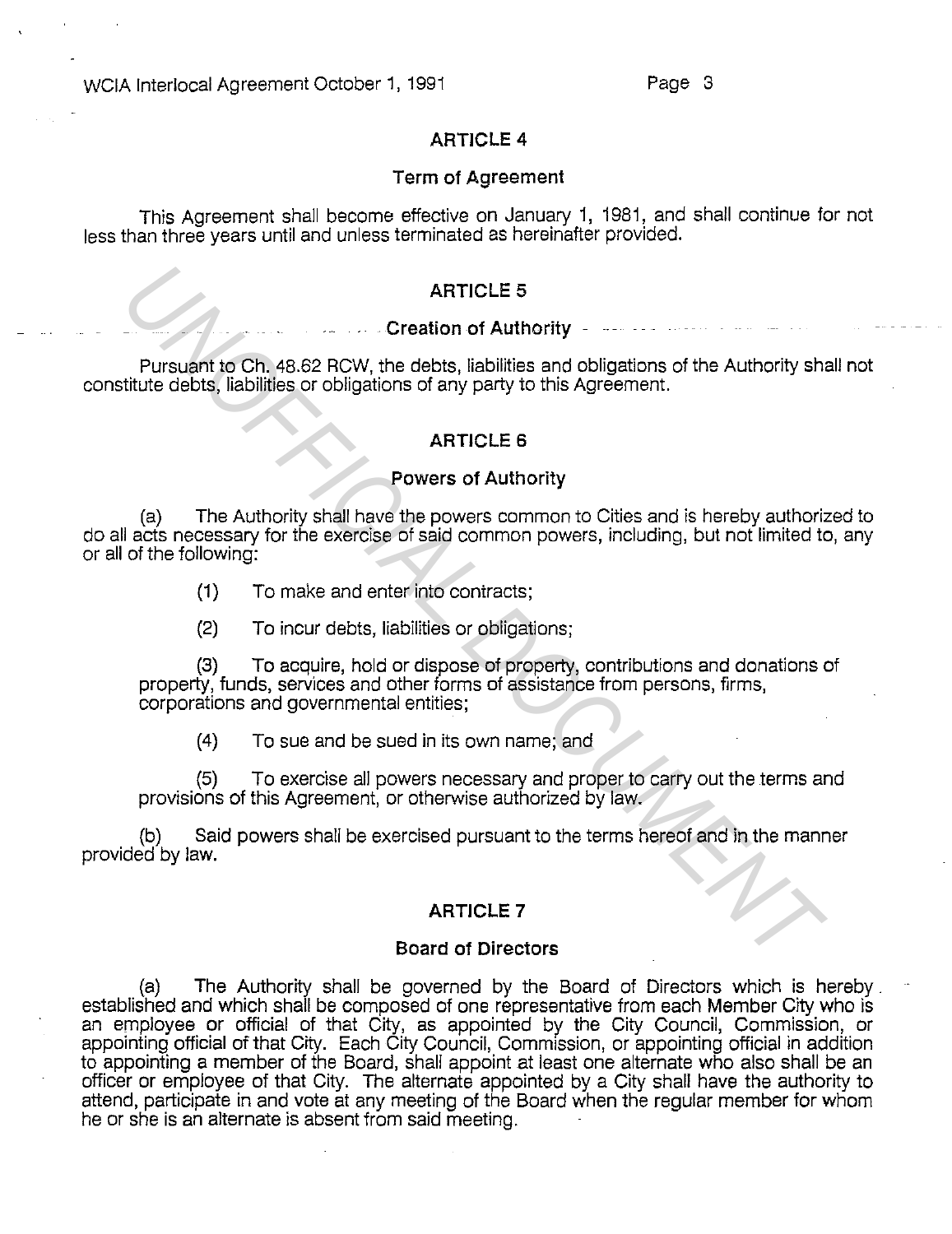{b) Each member or alternate of the Board shall be appointed for a one year term and until a successor is appointed. Each member or alternate shall serve at the pleasure of the City by which he or she has been appointed as long as he or she is an officer or employee of the City.

{c) Each member of the Board shall have one vote.

# **ARTICLE 8**

### **Powers of the Board of Directors** ..

The Board of Directors of the Authority shall have the following powers and functions:

{a) The Board may elect from its members, pursuant to Article 10 of this Agreement, an Executive Committee to which it may give authority to make and implement any decisions, including those involving the administration of the Authority, except those decisions that would require an amendment of this Agreement, under Article 26 herein. **Example 10**<br> **Example 10**<br> **Example 10**<br> **Example 10**<br> **Example 10**<br> **Example 10**<br> **Example 10**<br> **Example 10**<br> **Example 10**<br> **Example 10**<br> **Example 10**<br> **Example 10**<br> **Example 10**<br> **Example 10**<br> **Example 10**<br> **Example 10** 

(b) The Board may review all acts of the Executive Committee, and shall have the power to modify and/or override any decision or action of the Executive Committee upon a majority vote of the entire Board of Directors.

{c) The Board shall review, modify if necessary, and approve the annual operating budget of the Authority.

{d) The Board shall receive and review periodic accounting of all funds under Article 14 and 15 of this Agreement.

The Board shall have the power to conduct on behalf of the Authority, all business of the Authority which the Authority may conduct under the provisions hereof and pursuant to law.

{f) The Board shall determine and select a Joint Protection Program for the Authority.

{g) The Board shall determine and select all necessary instruments of coverage to carry out the Joint Protection Program of the Authority.

The Board shall have the authority to contract for or develop various services for the Authority, including, but not limited to claims adjusting, loss control and risk management consulting services.

{i) The Board shall appoint an Executive Director of the Authority and shall receive and act upon reports of the Executive Director.

U) The Executive Director shall have the power to hire such persons as the Board authorizes for the administration of the Authority, including the "borrowing" of managementlevel employees from one or more of the Member Cities to assist in the development phase of the Joint Protection Program of the Authority, subject to the approval of the Member City. Any Member City whose employee is so "borrowed" according to this provision shall be reimbursed by the Authority for that employee's time spent or services rendered on behalf of the Authority.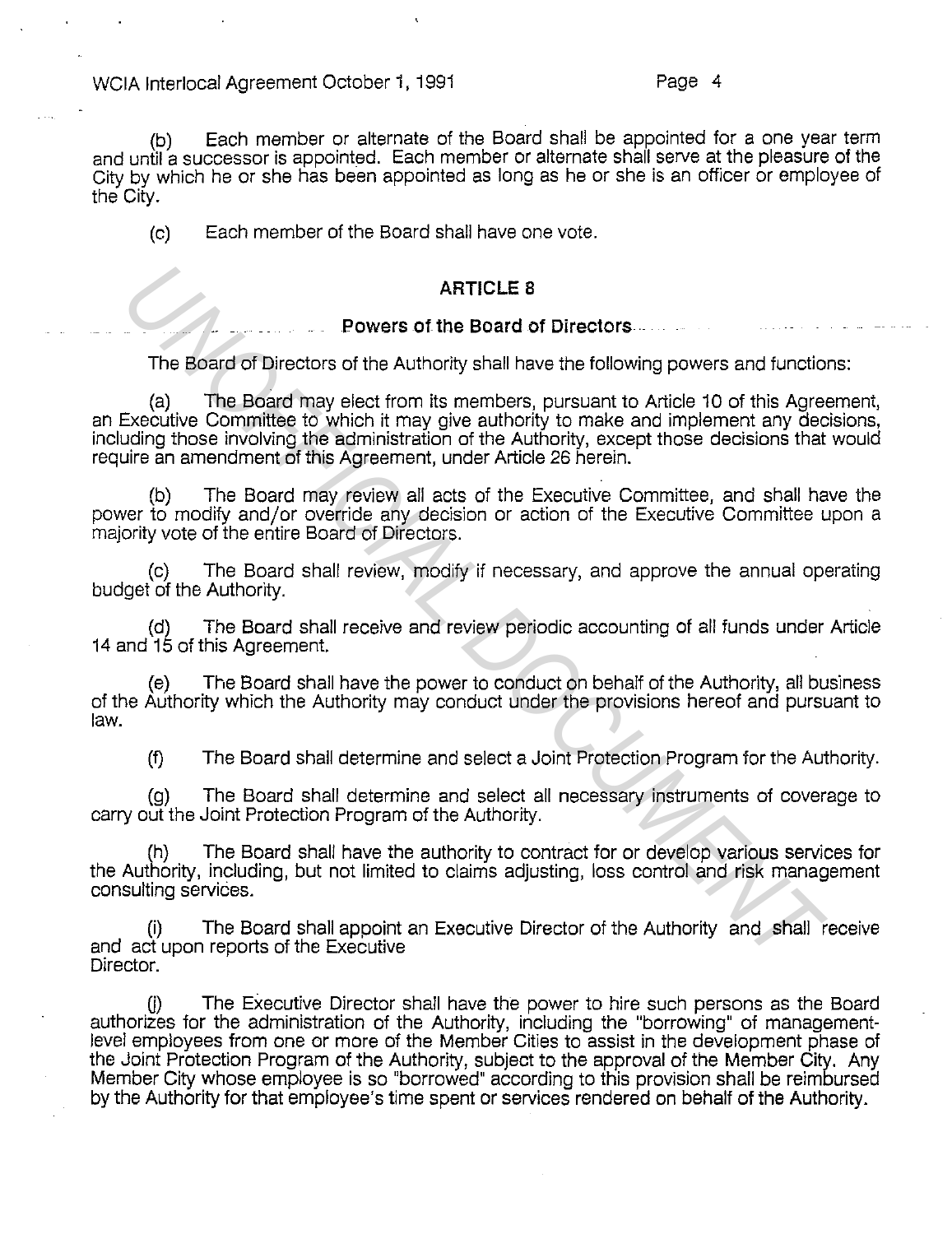(k) The Executive Director shall have the general supervisory control over the day-today decisions and administrative activities of the Authority.

(I) The Board shall have such other powers and functions as are provided for in this Agreement, including, but not limited to, the power to authorize the contracts with non-member Cities or municipal corporations and the "Authority", to provide services to such non-members as set forth in Article 2, upon such terms and conditions as the Director shall decide appropriate.

# **ARTICLE 9**

#### - - --- - -- **Meetings of the Board of Directors**

(a) **Meetings.** The Board shall provide for its regular, adjourned regular and special meetings; provided, however, that it shall hold at least one regular meeting annually.

(b) **Minutes.** The Board of the Authority shall cause minutes of regular, adjourned regular and special meetings to be kept and shall, as soon as possible after each meeting, cause a copy of the minutes to be forwarded to each member of the Board and to each City.

(c) **Quorum.** A majority of the members of the Board shall constitute a quorum for the transaction of business, except that less than a quorum may adjourn from time to time. A vote of the majority of those members present at a meeting shall be sufficient to constitute action by the Board.

# **ARTICLE 10**

# **Executive Committee**

The Board of Directors may appoint at any time of the year during a Board meeting an Executive Committee of the Board of Directors which shall consist of an odd number of not less than five nor more than nine members, as determined by the Board of Directors. Two of the members of the Executive Committee shall be the President of the Board of Directors, and the Vice President of the Board of Directors; the remainder of the members, after their original election, shall be elected by the Board of Directors at the same time the officers of the Board are elected in January of each calendar year. The President of the Authority, or the Vice President in his or her absence, shall serve as the Chairperson of the Executive Committee. The Board of Directors may delegate any of the powers of the Board as outlined in Article 8 to the Executive Committee and may establish and delegate any other powers and duties the Board deems appropriate. **Example 10 Example 10 Example 10 Example 10 Example 10 Example 10 Example 10 Example 10 Example 10 Example 10 Example 10 Example 10 Example 10 Example 10 Example 10 Example 10 Example 10**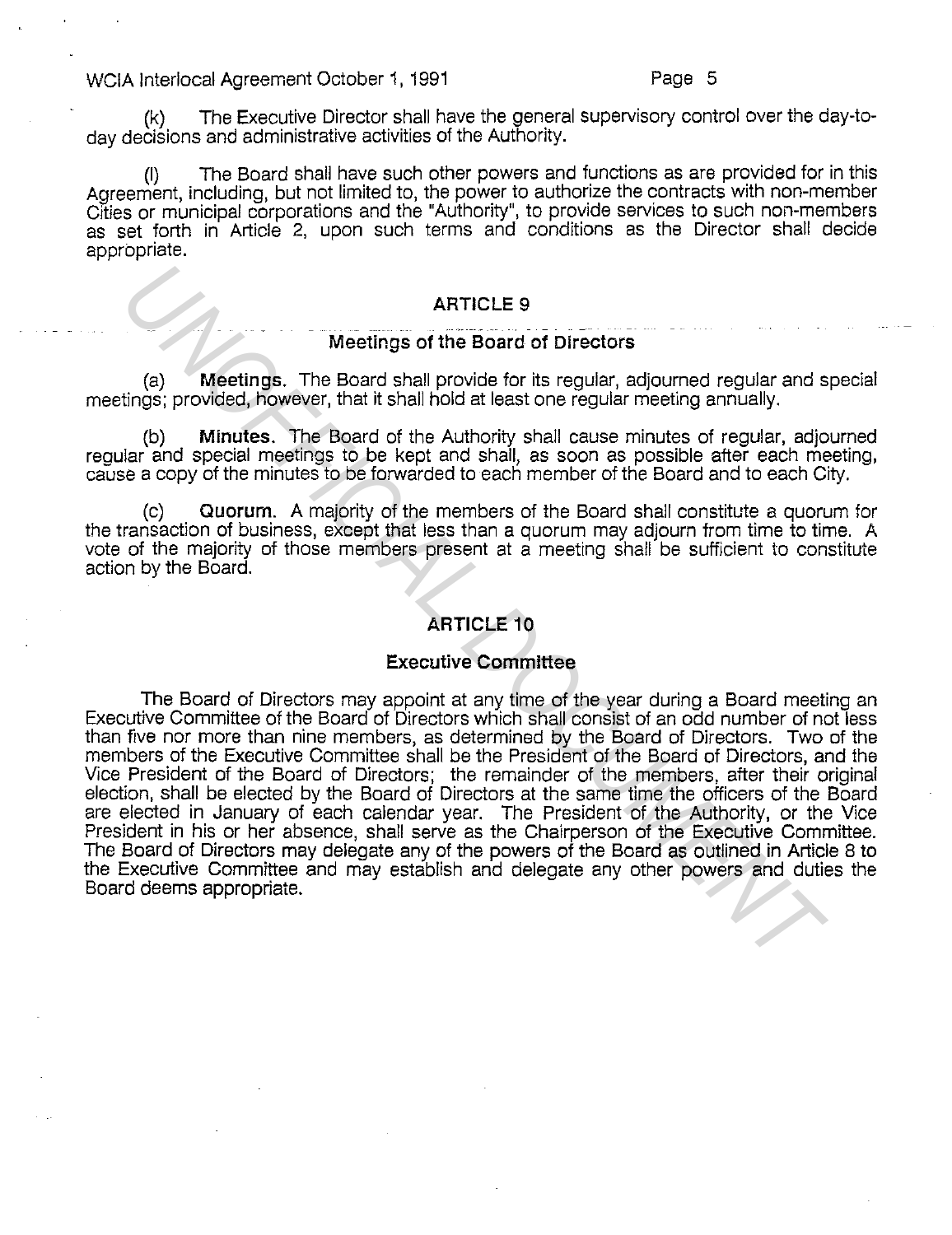' '

# **ARTICLE 11**

#### **Officers of the Authority**

(a) **President and Vice President.** The Board shall elect a President and Vice President of the Authority at its first meeting, each to hold office for one year term and until successor is elected. Thereafter in January of each succeeding calendar year, the Board shall elect or re-elect the President and Vice President for the ensuing year. In the event the President or Vice President so elected ceases to be a member of the Board, the resulting vacancy in the office of President or Vice President shall be filled at the next regular or special<br>meeting of the Board held after such vacancy occurs. In the absence or inability of the President to act, the Vice President shall act as President. The President, or in his or her absence, the Vice President, shall preside at and conduct all meetings of the Board and shall be a member and the Chairperson of the Executive Committee. or re-elect the President and Vice President and Vice President to the ensure pear. In the event in the filled at the nextreplyin the office of President shall be filled at the nextreplyin to Vice President shall be the ne

(b) **Executive Director.** The Executive Director shall have the general administrative responsibility for the activities of the Joint Protection Program and shall appoint all necessary employees thereof.

(c) **Treasurer.** The Treasurer shall be appointed by the Board and shall be a person other than the Executive Director. The duties of the Treasurer are set forth in Article 14 and 15 of this Agreement.

(d) **Attorney.** The Board of Directors shall select an attorriey for the Authority. The attorney may be, but is not required to be, a City Attorney, from a Member City. In the event the attorney is precluded from acting because of a conflict of interest or legal impediment, or for other good reason, the Board may employ independent counsel as the attorney for the Authority. The attorney shall serve at the pleasure of the Board of Directors.

# **ARTICLE 12**

#### **Coverage**

(a) The coverage provided for Member Cities by the Authority shall be defined by the Board and may allow or require protection for comprehensive liability, personal injury, errors and omissions, contractual liability, and such other areas of coverage as the State shall require or the Board shall determine.

(b) The Authority shall maintain a coverage limit for Member Cities determined by the Board of Directors to be adequate. The Board may arrange purchase of a group insurance policy for Member Cities interested in obtaining additional coverage above this limit, at an additional cost to those participating Cities.

(c) The Board may arrange for the purchase of any other insurance deemed necessary to protect the funds of the Authority against catastrophes.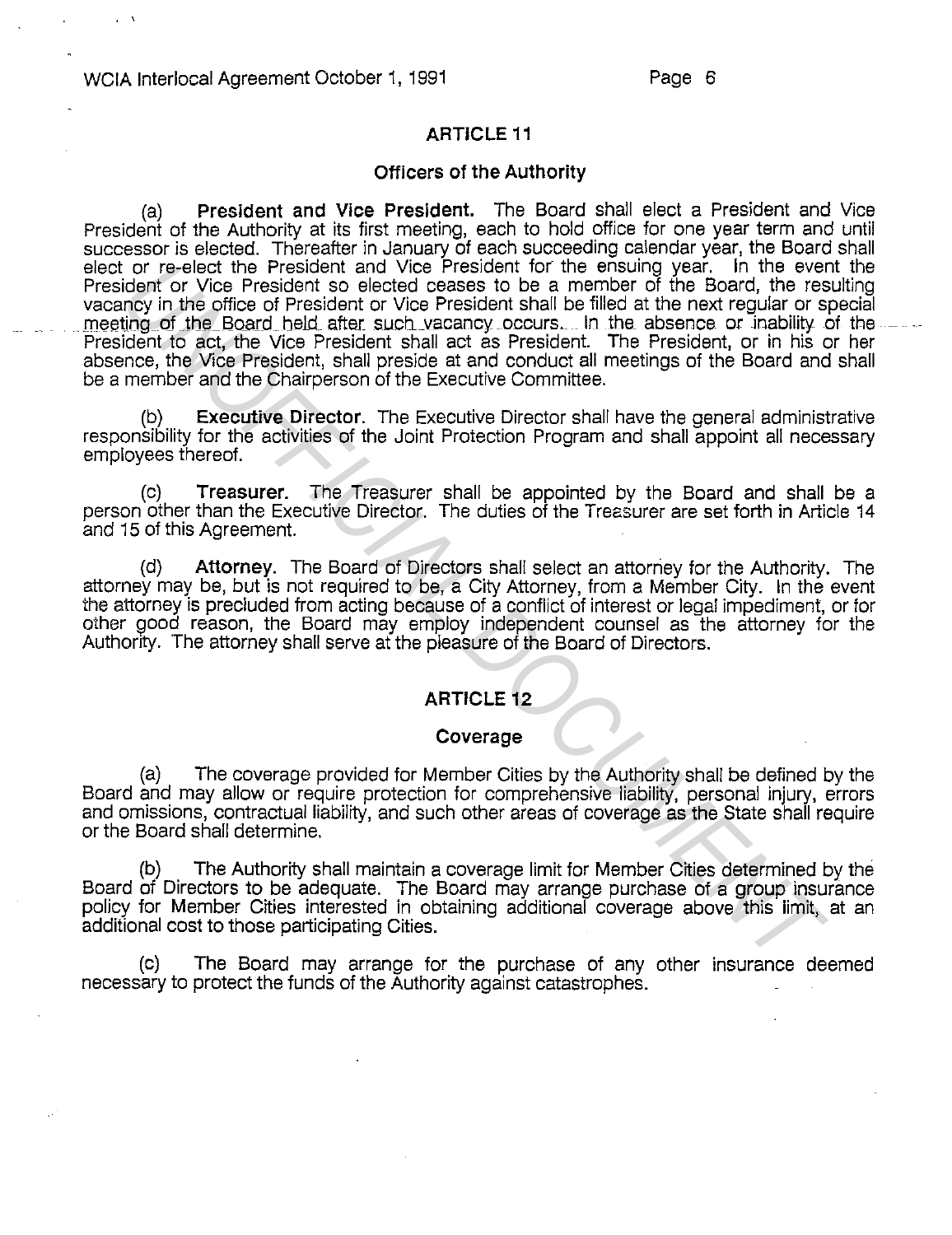# **ARTICLE 13**

#### **Development of the Joint Protection Program**

(a) As soon as practicable after the effective date of this Agreement, but prior to the effective date of the Joint Protection Program, the Board of Directors shall adopt the Authority's Joint Protection Program, including the coverage provided for in Article 12, the amount of initial assessment, the precise cost allocation plan and formula, the pro forma financial statement of the Authority, and the amount and type of excess insurance which may be procured .

The Joint Protection Program provided by the Authority shall extend to all city department operations except transit, aviation and hospitals, unless otherwise excluded by the Board of Directors.

(c) The initial assessment for each City shall be determined by the Board, in its discretion, based upon a fair formula which may consider, but not be limited to, total City worker hours, total City payroll, administrative experience of the City, the previous loss experience of the City, the liability risks of the City and the costs to the Authority of adding the City as a member. **Example, the precise cost allocation pian and formula, the pro forma financial statement of the annount and type of excess insurance which may be procured.<br>
(b) The Joint Protection Program provided by the Authority shall** 

(d) The cost allocation plan and formula adopted by the Board shall provide for an adjustment in the Member Cities' assessments at the end of the first year of operation, and annually thereafter, in order to produce an assessment for the following year for each City shall consider, but not be limited to, the following:

(1) That amount of losses borne individually by the City, as determined by the Board; and

(2) The City's share of pooled losses and other expenses, as determined by the Board; and

(3) The City's contribution to a catastrophe fund and reserves for incurred-but-notreported losses, and amount of such fund and reserves to be determined by the Board.

(e) The Board may at any time make additional assessment adjustments to correct any fund deficit as the Board deems necessary to maintain the financial integrity of the Authority..

(f) The Board shall adopt criteria for determining each City's annual share of pooled losses, expenses and contribution to a catastrophe fund which may include the City's payroll as compared to the total payroll of all Member Cities, the City's individual loss experience, and such other criteria as the Board may determine to be relevant.

(g) The annual readjustment of the amount of assessment shall be made and notices for readjusted assessment amounts and the next year's assessments shall be distributed at least ninety (90) days prior to the close of each fiscal year. This assessment amount, together with any readjusted amount due under paragraph (c) above, shall be due and payable on or before fifteen (15) days after the beginning of the fiscal year.

(h) Inasmuch as some Member Cities may experience an unusual frequency of losses during a single fiscal year, which could increase their final assessment substantially for that year and cause budgetary problems, the Board may provide for payment of a portion of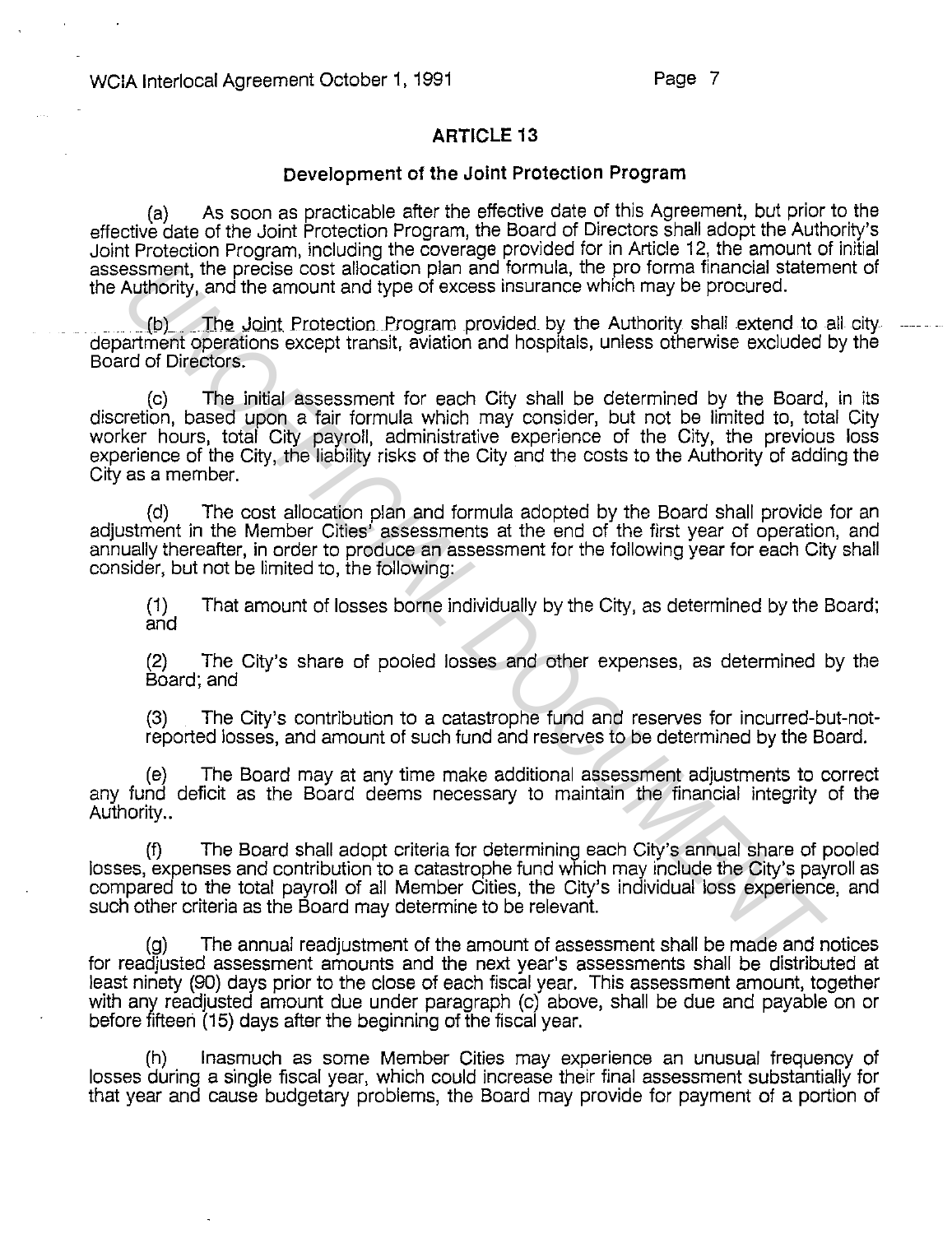such assessment to be made over a period of time, not to exceed three years, plus reasonable interest.

# **ARTICLE 14**

#### **Accounts and Records**

(a) **Annual Budget.** The Authority shall annually adopt an operating budget, pursuant to Article 8(c) of this Agreement.

(b) Funds and Accounts. The Authority shall establish and maintain such fuods aod \_ accounts as may be required by state law and proper accounting practices. Books and records of the Authority shall be in the hands of the Treasurer and shall be open to any inspection at all reasonable times by representatives of Member Cities.

(c) Executive Director's Report. The Executive Director, within one hundred and twenty (120) days after the close of each fiscal year, shall give a complete written report of all financial activities for such fiscal year to the Board and to each Member City.

Annual Audit. The Board may provide for a certified, annual audit of the accounts and records of the Authority such audit shall conform to generally accepted auditing standards. When such an audit of the accounts and records is made by a Certified Public Accountant, a report thereof shall be filed as a public record with each of the Member Cities. Such report shall be filed within six (6) months of the end of the year under examination. (a) **Annual Budget.** The Authority shall and particular to Article B(c) of this Agreement.<br> **(b)** Funds and Accounts. The Authority shall establish and maintain such fundamy buonts as may be required by state law and prope

(e) Costs. Any costs of the audit, including contracts with, or employment of, Certified Public Accountants, in making an audit pursuant to this Article, shall be borne by the Authority and shall be considered included within the term "administrative costs".

# **ARTICLE 15**

#### **Responsibility for Monies**

(a) The Treasurer of the Authority shall have the custody of and disburse the Authority's funds subject to Board approval. He or she shall have the authority to delegate the signatory function to such persons as are authorized by the Board.

A bond in the amount set by the Board, as outlined by State RCW shall be required of all officers and personnel authorized to disburse funds of the Authority, such bond to be paid for by the Authority.

(c) The Treasurer's duties shall include:

(1) Receive and receipt for all money of the Authority and place it in the treasury to the credit of the Authority;

(2) Be responsible upon his or her official bond for the safekeeping and disbursement of all of the Authority's money so held by him or her;

(3) Pay, when due, out of money of the Authority so held by him or her, all sums payable on outstanding debts of the Authority;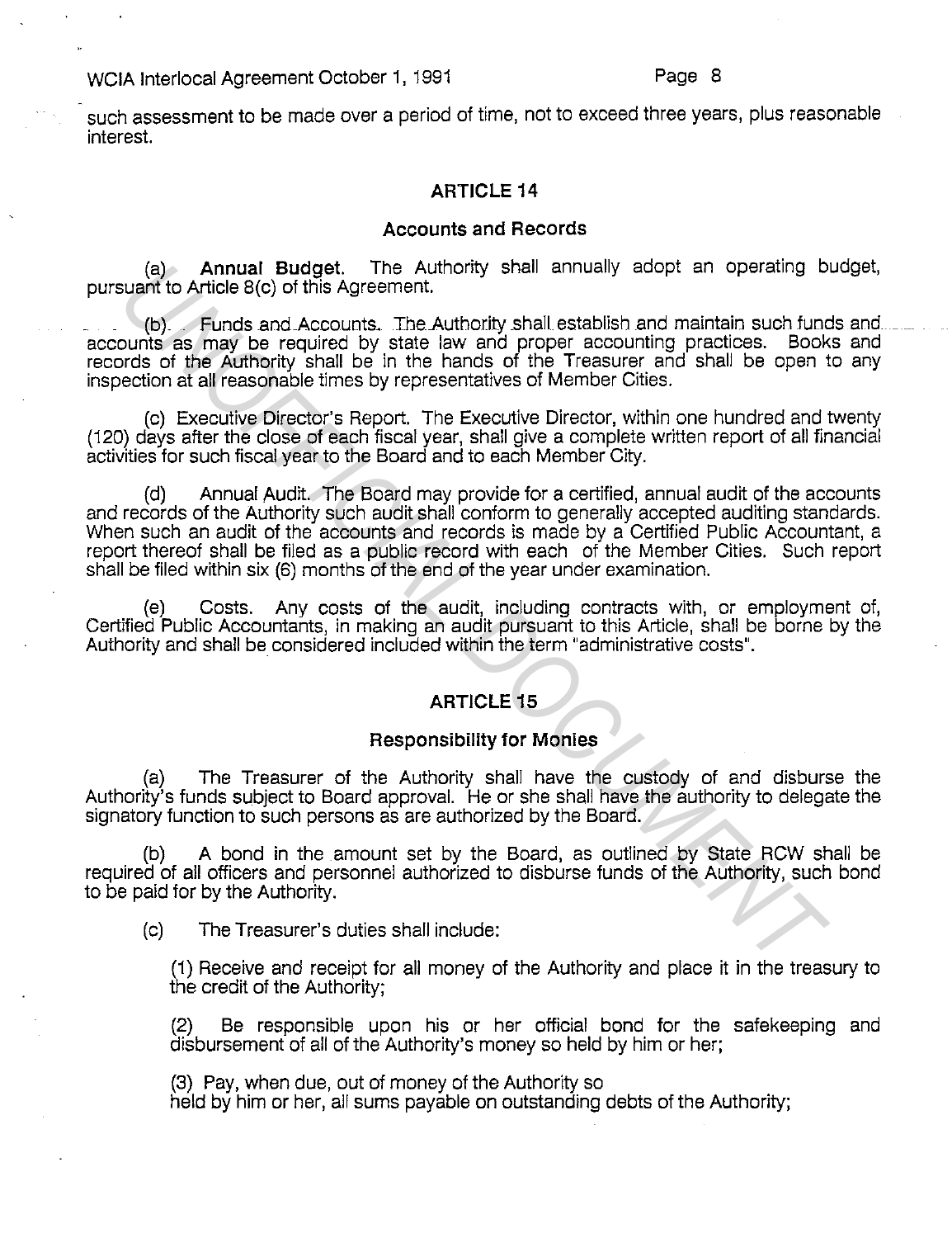(4) Pay any other sums due from the Authority money only upon request for payment signed by the President of the Board or the Executive Director. The Board may designate an alternate signature for each; and

(5) Verify the report in writing on the first day of July, October, January and April of each year to the Authority and to Member Cities the amount of money held for the Authority, the amount of receipts since the last report, and the amount paid out since the last report.

## **ARTICLE 16**

# **Responsibilities of the Authority**

The Authority shall perform the following functions in discharging its responsibilities under this Agreement:

(a) Provide coverage by whatever means and methods the Board deems appropriate, including but not limited to a self-insurance fund and commercial insurance, as well as excess coverage and umbrella insurance, by negotiation or bid, and purchase, as necessary. **Example 16**<br> **Example 16**<br> **Example 16**<br> **Example 16**<br> **Example 16**<br> **Example 16**<br> **Example 16**<br> **Example 16**<br> **Example 16**<br> **Example 16**<br> **Example 16**<br> **Example 16**<br> **Example 16**<br> **Example 16**<br> **Example 16**<br> **Example 16** 

(b) Assist Cities in obtaining insurance coverages for risks not included within the basic coverage of the Authority.

(c) Assist each City's assigned risk manager with the implementation of that function within the City.

(d) Provide loss prevention and safety and consulting services to Cities as required.

(e) Provide claims adjusting and subrogation services for claims covered by the Authority's Joint Protection Program.

(f) Provide loss analysis by the use of statistical analysis, data processing, and record and file-keeping services, in order to identify high exposure operations and to evaluate proper levels of self-retention and deductibles.

(g) Provide for Cities, as needed, a review of their contracts to determine sufficiency of indemnity and insurance provisions.

(h) Conduct risk management audits to review the participation of each City in the program. The audit shall be performed by the Executive Director, or, at the discretion of the Board, an independent auditor may be retained by contract to conduct the audits.

The Authority shall have such other responsibilities as deemed necessary by the Board of Directors in order to carry out the purposes of this Agreement.

# **ARTICLE 17**

#### **Responsibilities of Member Cities**

Member Cities shall have the following responsibilities: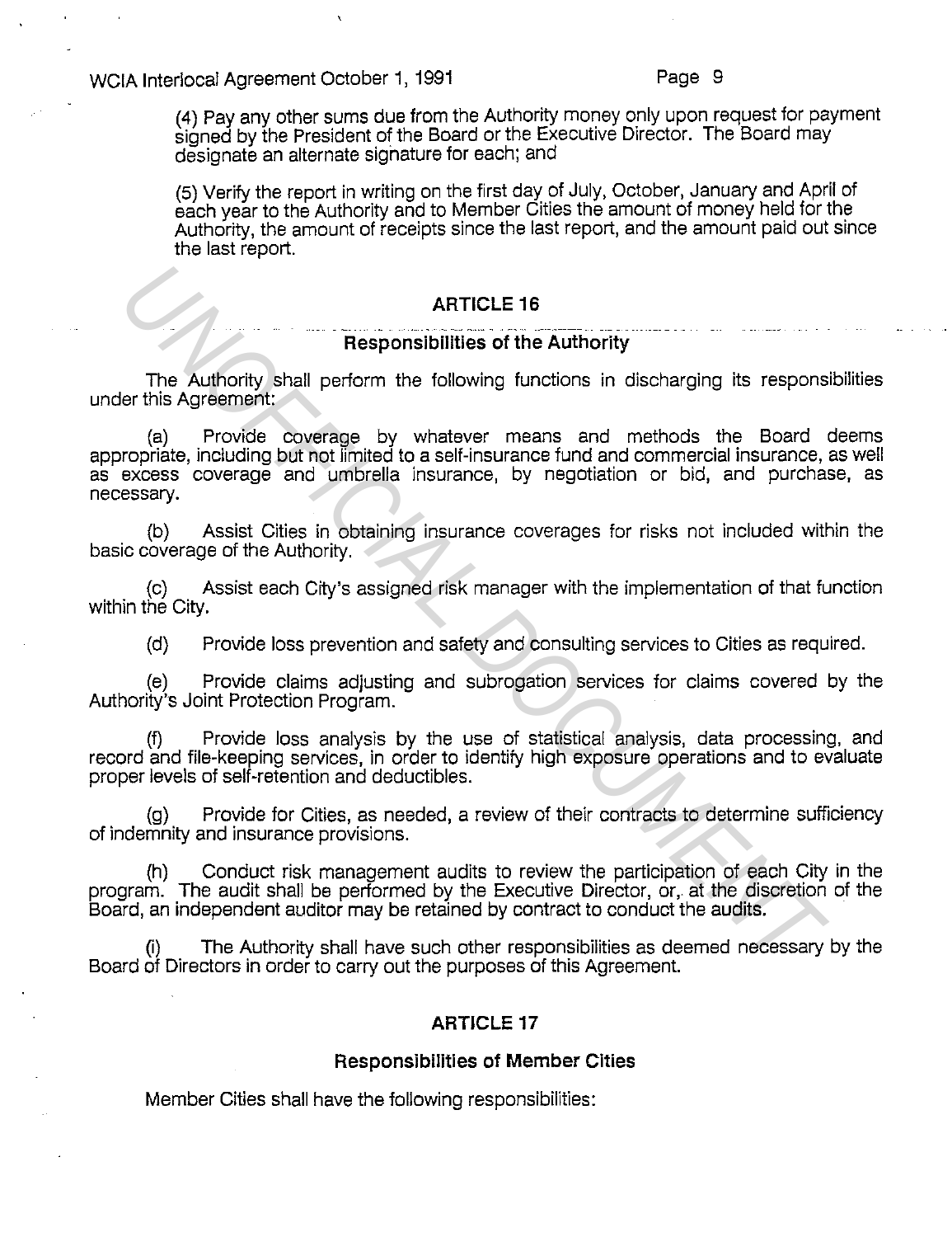(a) The City Council, Commission, or appointing official of each. City shall appoint a representative and at least one alternate representative to the Board of Directors, pursuant to Article 7 of this Agreement.

(b) Each City shall appoint an employee of the City to be responsible for the risk management function within that City, and to serve as a liaison between the City and the Authority as to risk management.

(c) Each City shall maintain an active safety officer and/or committee, and shall consider all recommendations of the Authority concerning the development and implementation of a loss control policy to prevent unsafe practices.

ومدادة إمامستنا مساورة (d) Each City shall maintain its own set of records, as a loss log, in all categories of loss to insure accuracy of the Authority's loss reporting system.

(e) Each City shall pay its assessment and any readjusted assessment promptly to the Authority when due. After withdrawal or termination, each City shall pay promptly to the Authority its share of any additional assessment and accrued interest at a rate determined by the Board when and if required of it by the Board under Article 22 or 23 of this Agreement.

(f) Each City shall provide the Authority with such other information or assistance as may be necessary for the Authority to carry out the Joint Protection Program under this Agreement.

(g) Each City shall in any and all ways cooperate with and assist the Authority, and any insurer of the Authority, in all matters relating to this Agreement and covered losses, and will comply with all by-laws, rules and regulations adopted by the Board of Directors.

# **ARTICLE 18**

# **Interim Period and Effective Date of Program**

(a) **Interim Period.** Once this Agreement has been initially signed, the estimated deposit charge for each City shall be developed and presented to each City by written notice. Each City shall have thirty (30) days from the receipt of such notice to withdraw from the Agreement.

After the end of this thirty (30) day period, and prior to December 1, 1980, each City's actual deposit charge shall be determined. Each City which signed the Agreement shall be bound thereby unless the actual deposit charge for the first year exceeds the estimated deposit charge in the written notice. If the actual deposit charge exceeds the estimated deposit charge, a Member City may nevertheless, elect to proceed with its participation in the Joint Protection Program by informing the Authority, in writing, of its decision to that effect. (c) Each City shall maintain an active safety officer and controlling, and the distinguist of the Authority concerning the development and implement<br>(a) Each City shall maintain its own set of records, as a loss log, in al

(b) **Effective Date.** After each City's actual deposit charge for the first year has been determined, written notice to that effect shall immediately be given to all Cities. The Joint Protection Program shall become effective thirty (30) days from the date of such notice.

**Joint Protection Program.** After this Agreement becomes effective, the Authority shall develop the details of the Joint Protection Program more fully described in Article 12 and 13 of this Agreement.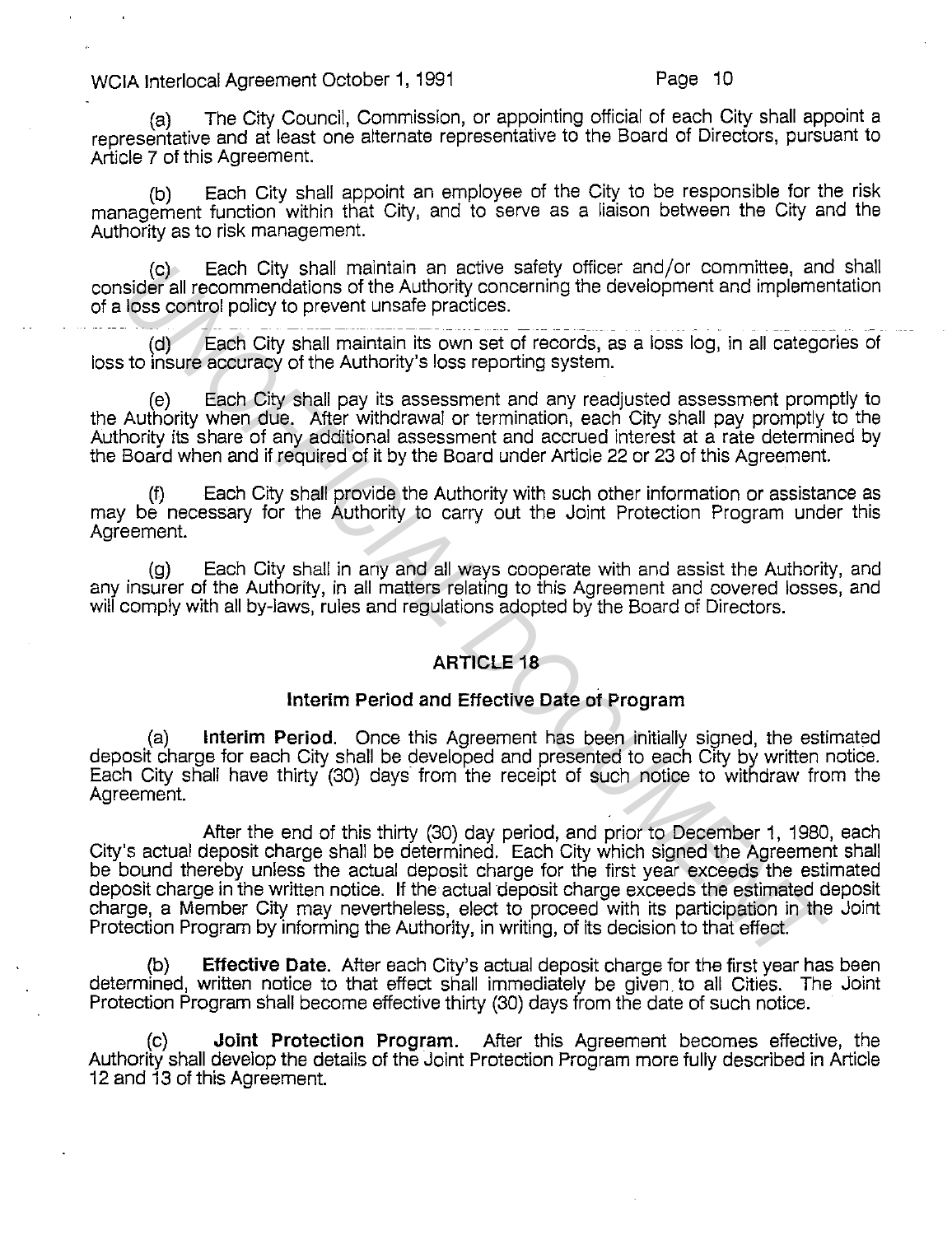# **ARTICLE 19**

#### **New Members**

After the effective date of the Joint Protection Program is established by the Authority, according to the provisions of Article 18, additional Cities shall not be permitted to become signatories to this Agreement, or to enter the Joint Protection Program, during the first year of operation. Following the first year of operation, the Authority shall allow entry in the program of new members approved by the Board at such time during the year as the Board deems appropriate. Cities entering under this Article will be required to pay their share of organizational expenses as determined by the Board, including those necessary to analyze their loss data and determine their assessment.

#### **ARTICLE20**

#### **Withdrawal and Cancellation**

(a) City Withdrawal From Authority Membership

(1) A Member City may withdraw as a party to this Agreement pursuant to requirements of Article 18.

(2) A Member City which signs the Agreement and enters the Joint Protection Program pursuant to Article 18 may not withdraw as a party to this Agreement and as a member of the Authority for a three-year period commencing on the effective date of the Joint Protection Program, as determined by Article 18.

(3) After the initial three-year non-cancelable commitment to the program, a Member City may withdraw from membership only at the end of any fiscal year of the Authority, provided it has given the Authority twelve months prior written notice of its intent to withdraw from this Agreement. Such notice shall be hand carried or mailed to the offices of the Authority by certified mail. ration, Following the first year of operation, the Authority shall allow entry in the program<br> *Underlines approved by* the Board at such time during the year as the Board<br>
increased and celemine their assessment.<br>
ARTICLE

(4) Withdrawal of membership will result in automatic cancellation of such Member City's participation in the Joint Protection Program, any excess insurance and any other programs offered by the Authority effective the date of withdrawal. Further, the Authority reserves the right to non-renew said withdrawing Member City's coverage in any Authority program during such City's notice period.

(b) Authority Termination of City Membership

(1) The Authority shall have the right to terminate any City's membership in the Authority at any time. Such Termination of Membership shall be upon a majority vote of the Board of Directors present at a full Board meeting where such motion for termination of membership is presented. A City's termination of membership shall become effective no later than sixty (60) days after the date such motion is passed, but in no event shall membership extend beyond the last day of coverage in the current Authority program in which said City is a participant.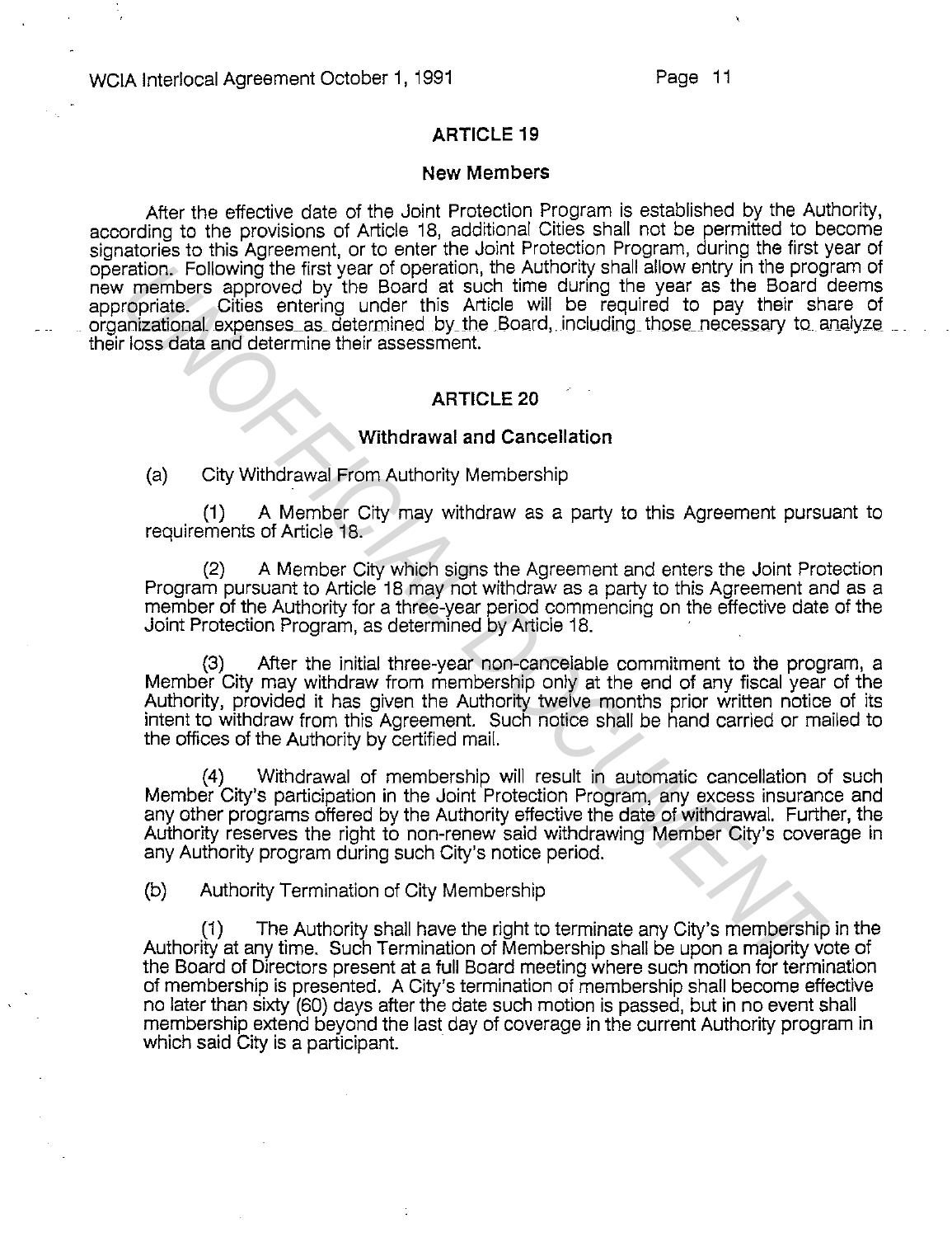(2) For purposes of this section, Membership in the Authority consists of a Member City's right to have a representative on the Board of Directors and to vote on Board matters, and the right to participate or receive coverage in any Joint Protection Program, self-insured retention or excess insurance program, and to utilize any Authority services or programs.

(3) The Authority shall notify a City in writing of its intent to vote on a motion for Termination of Membership of the City at least 30 days before the meeting at which the motion is to be voted upon. The notification shall include reasons for the proposed Termination of Membership. The affected City has the right to be represented at the meeting where the motion for Termination of Membership is to be voted upon and will be. provided an opportunity to address the Board members present if they so choose.

# **ARTICLE 21**

# **Cancellation of Coverage**

(a) The Authority shall have the right to cancel any Member City's participation in any coverage program offered by or through the Authority. The terms of such cancellation of coverage will be specified in each of the coverage documents for the Authority's various programs, except that excess coverage in any program shall automatically cancel effective the date of cancellation of its self-insured coverage. Further coverage in all Authority programs shall cease effective the date of Member City's voluntary withdrawal of membership from the Authority. I remination of Membership of the City at least 30 does better the meeting at which<br>Termination of Membership. The notification shall include reasons for the propose<br>
Termination of Membership. The affected City has the ri

(b) The Authority may cancel any Member City's participation in any coverage program offered by or through the Authority without termination of the Member City's membership in the Authority. However, any City whose Membership in the Authority has been terminated pursuant to Article 20(B) shall automatically be canceled from participation in all coverage programs offered by or through the Authority as of the effective date of termination of membership.

# **ARTICLE 22**

# **Effect of Withdrawal**

(a) The withdrawal of any City from this Agreement shall not terminate the same and no City by withdrawing shall be entitled to payment or return of any assessment, consideration of property paid, or donated by the City to the Authority, or to any distribution of assets.

(b) The withdrawal of any City after the effective date of the Joint Protection Program shall not terminate its responsibility to contribute its share of funds to any fund or program created by the Authority until all claims, or other unpaid liabilities, covering the period the City was signatory hereto have been finally resolved and a determination of the final amount of payments due by the City or credits to the City for the period of its membership has been made by the Board of Directors. In connection with this determination, the Board may exercise similar powers to those provided for in Article 23(c) of this Agreement.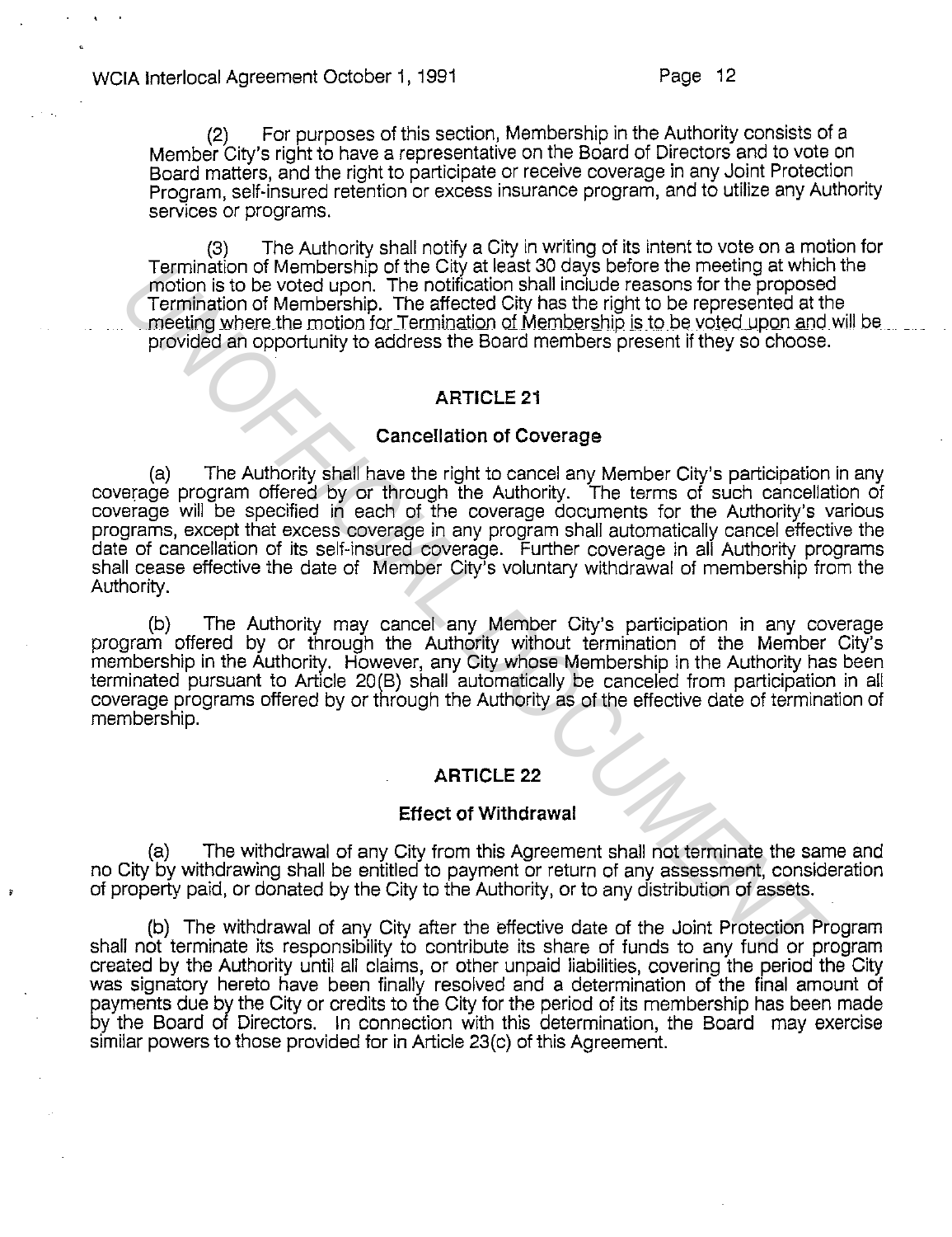# **ARTICLE 23**

#### **Termination and Distribution**

(a) This Agreement may be terminated any time during the first three noncancelable years by the written consent of all Member Cities, and thereafter by the written consent of threefourths of the Member Cities; provided, however, that this Agreement and the Authority shall continue to exist for the purpose of disposing of all claims, distribution of assets and all other functions necessary to wind up the affairs of the Authority.

(b) Upon termination of this Agreement, all assets of the Authority shall be distributed only among the parties that have been Members of the Joint Protection Program, including any of those parties which previously withdrew pursuant to Article 20 or 21 of this Agreement, in accordance with and proportionate to their cash (including assessment) payments and property (at market value when received) contributions made during the term of this Agreement. The Board shall determine such distribution within six months after the last pending claim or loss covered by this Agreement has been finally disposed of.

(c) The Board is vested with all powers of the Authority for the purpose of winding up and dissolving the business affairs of the Authority. These powers shall include the power to require Member Cities, including those which were Member Cities at the time the claim arose or at the time the loss was incurred, to pay their share of any additional amount of assessment deemed necessary by the Board for final disposition of all claims and losses covered by this Agreement. A City's share of such additional assessment shall be determined on the same basis as that provided for annual assessments in Article 13(d) and (e) of this Agreement, and shall be treated as if it were the next year's annual assessment for that City, subject to the limits described in Article 13(h) of this Agreement. thus to east for the purpose of disposing of all claims, allstration of assets and a<br>tidons necessary to wind up the aftars of the Authority.<br>
2. (b) Upon termination of this Agreement, all assets of the Authority shall be

# **ARTICLE24**

# **Provisions for By-Laws and Manual**

As soon as practicable after the first meeting of the Board of Directors, and within the first twelve months of the Authority's existence, the Board shall cause to be developed Authority By-Laws and a policy and procedure manual to govern the day-to-day operations of the Authority. Each Member City shall receive a copy of any By-Laws, policy statement or manual developed under this Article.

#### **ARTICLE25**

#### **Notices**

Notices to Member Cities hereunder shall be sufficient if mailed to the office of the City Clerk of the respective Member City.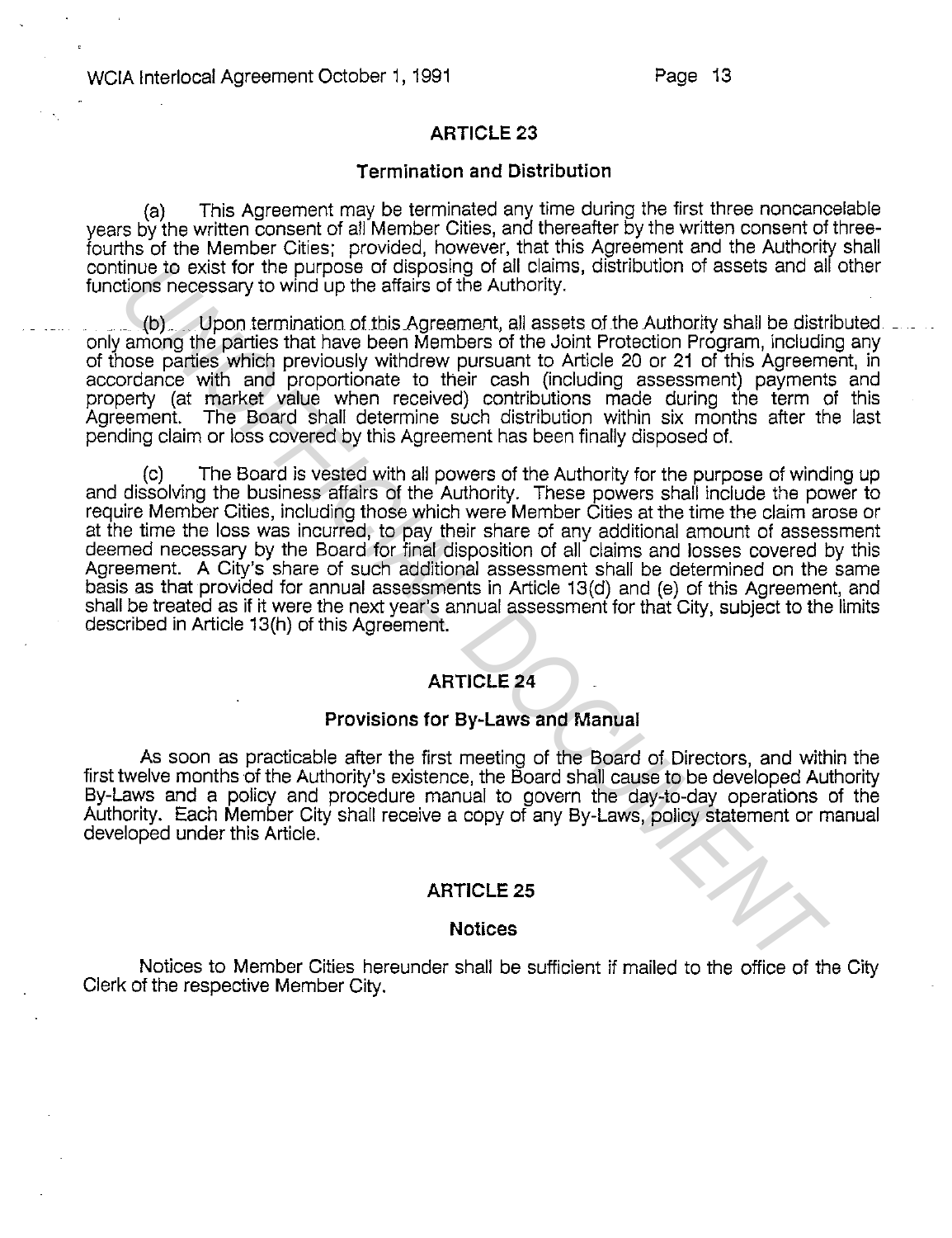*UNOFFICIAL DOCUMENT*

# **ARTICLE 26**

#### **Amendment**

This Agreement may be amended at any time by the written approval of two-thirds of all City Councils or Commissions of Cities signatory to it, or by an amendment adopted in the manner provided for in the By-Laws.

# **ARTICLE27**

# **Prohibition Against Assignment**

No City may assign any right, claim or interest it may have under this Agreement, and no creditor, assignee or third party beneficiary of any City shall have any right, claim or title to any part, share, interest, fund, assessment or asset of the Authority.

# **ARTICLE28**

# **Agreement Complete**

The foregoing constitutes the full and complete Agreement to the parties. There are no oral understandings or agreements not set forth in writing herein.

**IN WITNESS WHEREOF,** the parties hereto have executed this Agreement by Authorized officials thereof on the date indicated in the appropriate Appendix.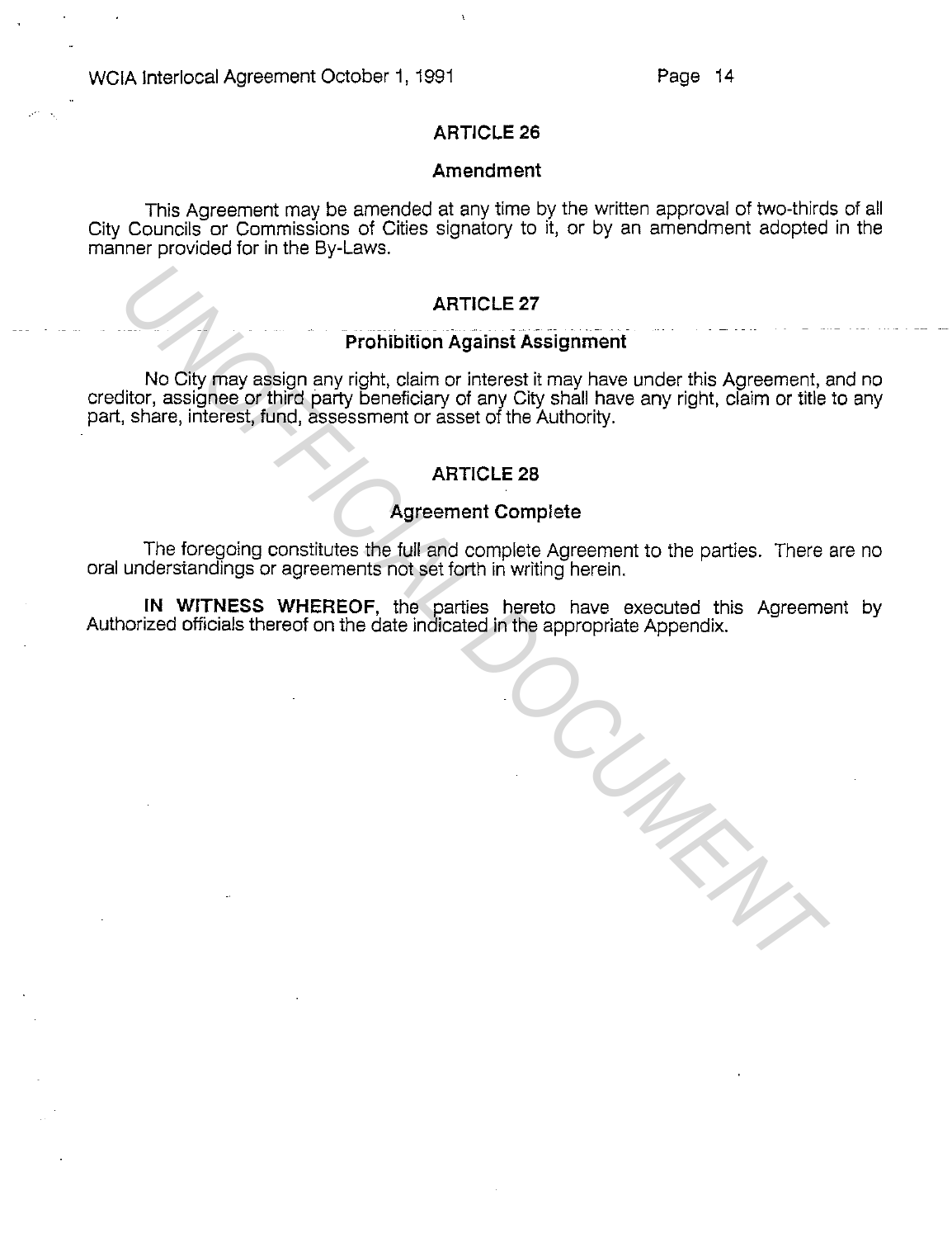# **APPENDIX 23-95 TO INTERLOCAL AGREEMENT CREATING THE WASHINGTON CITIES INSURANCE AUTHORITY**

فالعظ المؤادين

WHEREAS, in 1980 the Cities of Mercer Island, Mountlake Terrace, Olympia, Kirkland, Marysville, Lacey, Kent, Everett and Des Moines did enter into and sign an Interlocal Agreement, as authorized by CH 48.62 RCW, for the creation of and operation of a liability self-insurance pool for the mutual protection and benefit of said entities known as the Puget Sound Cities Interlocal Insurance Authority; and, WHEREAS, in 1980 the Cities of Mercer Island, Mountlake Terrace, Olympia, Kirkland,<br>Marysyille, Lacoy, Kent, Everett and Des Moines did enter into and sign an Interlocal<br>degreement, as authorized by CH 48.62 RCW, for the c

WHEREAS, on March 13, 1986, the Board of Directors of the Authority did pass a motion to change the name to Washington Cities Insurance Authority. Said change is also ratified by new members; and,

WHEREAS, the above referenced Interlocal Agreement provides in Article 19 for the addition of new members to said Authority after one year of operation as determined by vote of the Board of Directors of said Authority; and,

WHEREAS, Article IV, Section 8 of the By-Laws of the Washington Cities Insurance Authority provides the procedure for the admission of new members to said Authority; and,

WHEREAS, on **June 9, 1995,** the Full Board of Directors of the Washington Cities Insurance Authority did pass a motion authorizing and inviting the **City of University Place** to become a new member of said Authority; and,

WHEREAS, the **City of University Place** by decision of its respective legislative and executive authorities, has decided to become a new member to the Washington Cities Insurance Authority commencing on **May 18, 1995;** 

NOW THEREFORE, for and in consideration of all of the mutual benefits, covenants, and agreements contained herein, the **City of University Place** by signature of its respective authorized representative to this **Appendix 23-95** to the original Interlocal Agreement, do hereby agree to be bound to all the terms, conditions, and covenants of the original Interlocal Agreement creating the Washington Cities Insurance Authority and all previous